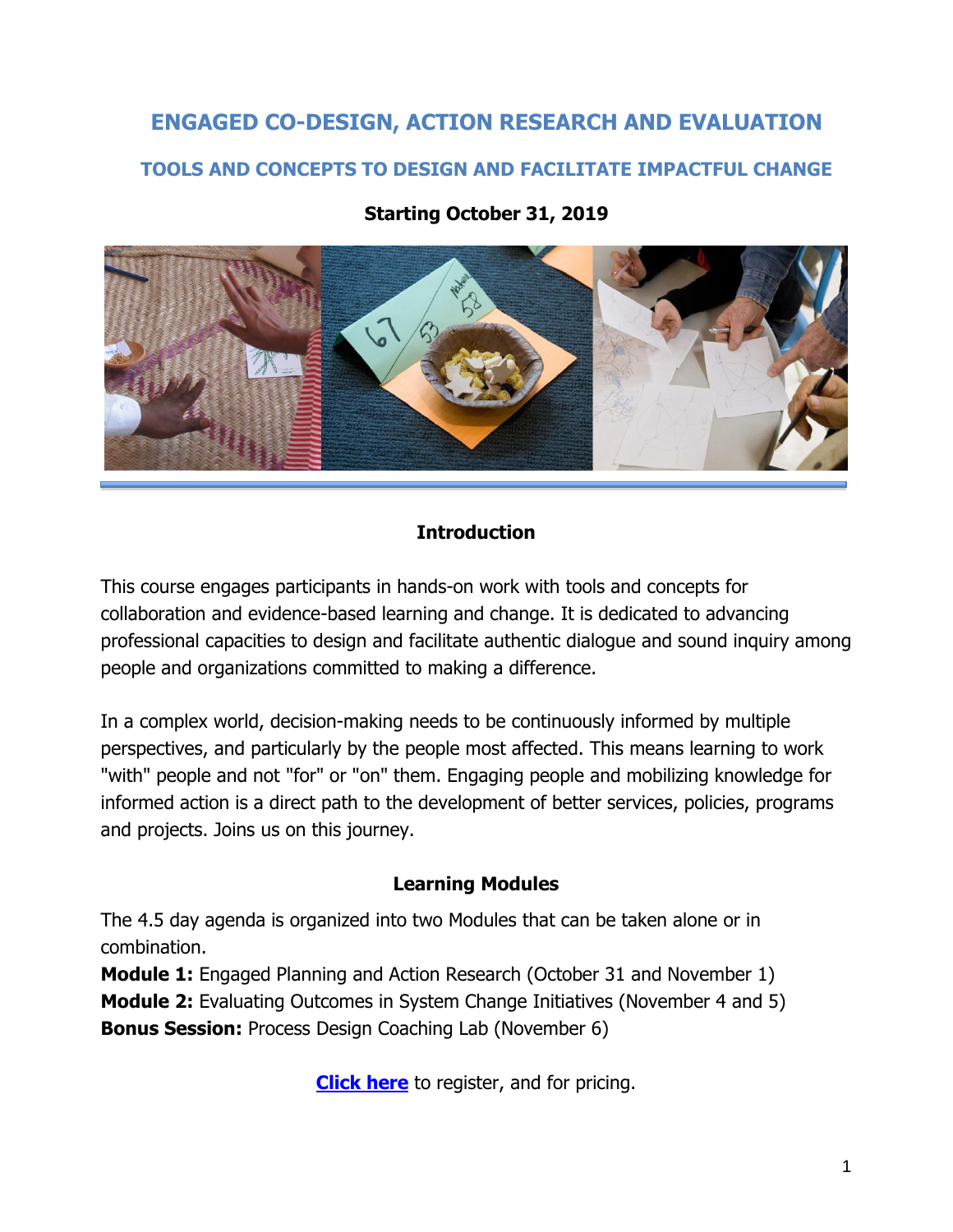## **Module 1: Engaged Co-Design and Action Research** (October 31 and

November 1)

Build the skills for design and facilitation of people and evidence-based co-design/planning and research on a range of environmental and social equity issues. Practice the use of rigorous tools for engaging people in exploring the problem and assessing options that build on the strengths in the people and situation at hand. Relevant for community-based researchers and for people planning initiatives in complex and multi-stakeholder settings.

## **Agenda**

## **The building blocks of engagement**

• What is the right level of engagement and the level of evidence needed? How complex is the topic to be addressed? Where is the process generally 'heading', and what specific tools are needed to 'handle' it properly?

## **Stakeholder Analysis**

• Getting the right people involved and shifting relationships to support genuine engagement and appropriate decision-making.

## **Problem Assessment**

• Understanding a situation and acting on it is likely to be more effective if it takes into account key factors that may intervene along the way.

## **Breaking Down Silos**

• The problem of working in silos is present not only within organizations but also between groups of people or organizations working on shared goals. Breaking down silos involves refocusing efforts to create synergy between and across activities, stakeholders and systems.

## **Consensus Building**

• Design processes around selected topics where consensus can be built gradually, in light of feedback loops and iterations of an initial idea and a shared vision of the future.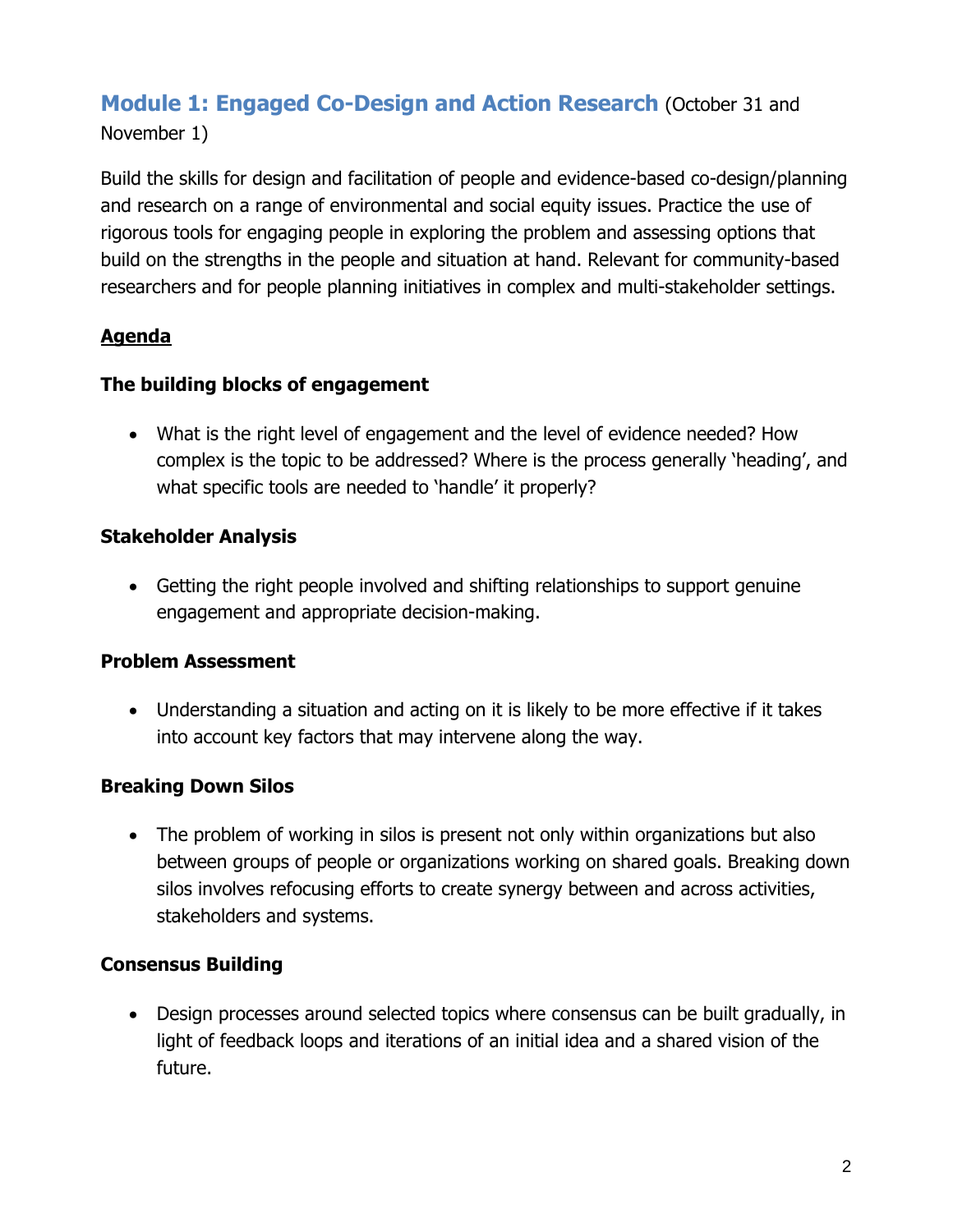## **Module 2: Evaluating Outcomes in System Change Initiatives,**

**November 4 and 5 -** Explore systems-informed and people-centred evaluation approaches and the art of mapping outcomes as behavioral changes. Equity and inclusion principles and practices in evaluation are woven throughout. The module examines Outcome Harvesting in detail. It is a method that helps to build understanding of less visible systemic changes in a broad range of initiatives from health and wellbeing to environmental advocacy. Outcome Harvesting helps to demonstrate hard to measure outcomes in collaborations, partnerships and collective impact initiatives.

## **Agenda**

#### **The building blocks of evaluation**

- Principles for people-centred and systems-informed evaluation.
- Choosing evaluation methods and tools for a purpose.

### **Designing An Evaluation Methodology**

- Exploring key concepts and strengths of Outcome Mapping.
- Developing and monitoring behavioural change progress markers and strategies.
- Considerations for advancing collective impact initiatives.

### **Outcome Harvesting as an Approach to Systems Change Interventions**

- Equity-focused Outcome Harvesting steps and principles.
- Combining Outcome Harvesting with other methods.
- Teaching case examples: Monitoring equity and inclusion outcomes with healthcare organizations, visioning the future of cities in Canada, evaluating capacity building investments in collaboration and partnership development.

**Bonus Session: A Process Design Lab, November 6 – This half-day session of** coaching and peer-to-peer support is open to participants in both modules. Use the art of process design to develop your objectives and plans for upcoming events and network with others doing similar work. RSVP.

**[Click](https://www.participatoryactionresearch.net/event-details/public-engagement-in-planning-research-and-evaluation) here** to register, and for pricing.